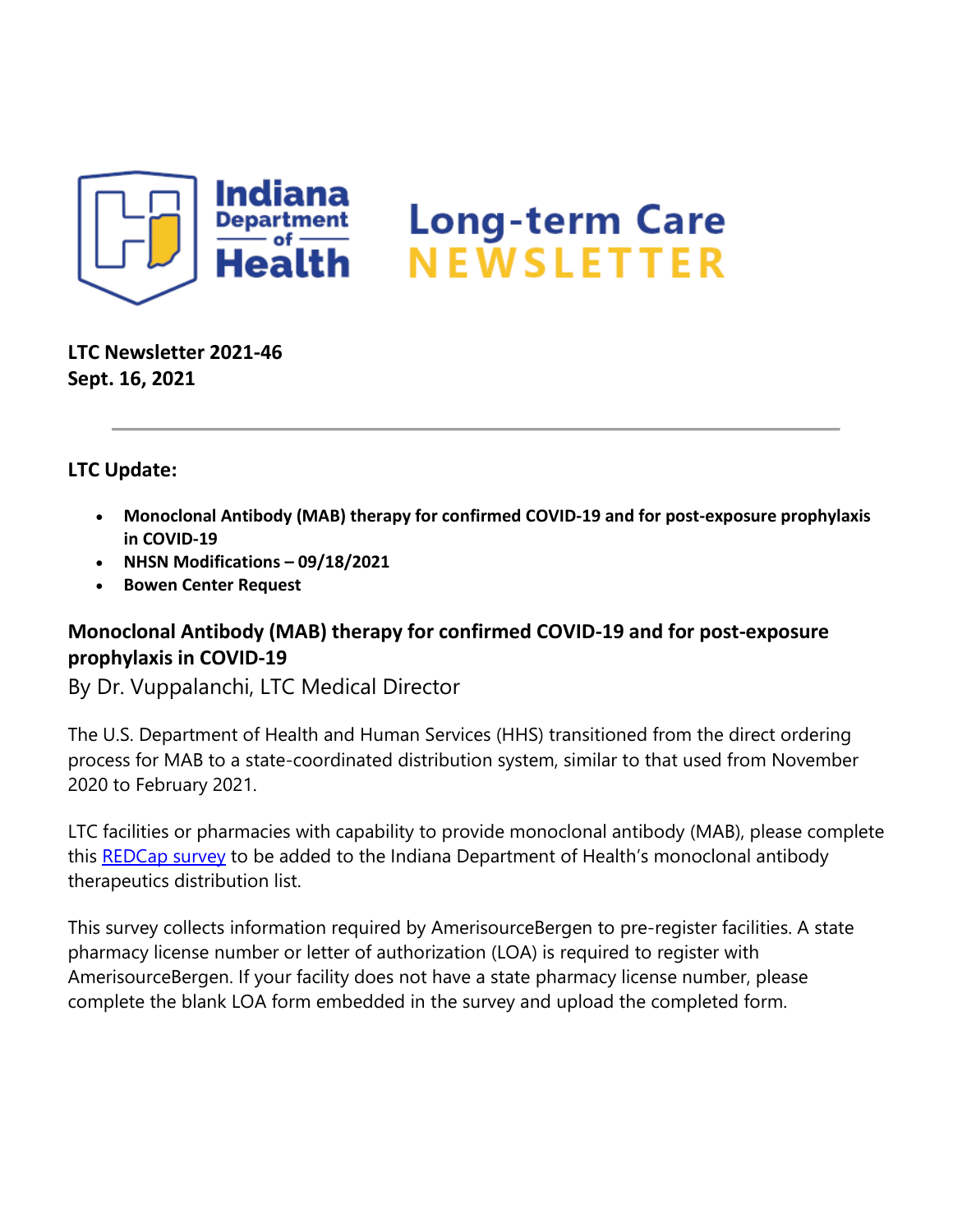Facilities added to the distribution list will be sent a unique link each week to request MAB. Please make sure to fill out the request by the Wednesday deadline each week. Allocations will be determined based on the state's weekly allocation from HHS.

Facilities and pharmacies that do not have the capability to administer MAB onsite should please use the [National Infusion Center Association COVID-19 locator tool](https://protect2.fireeye.com/v1/url?k=87e6c68b-d87dffbc-87e28f8b-86ab8bdaf1e2-7ad1c0f5edbd5e35&q=1&e=53b08cad-6628-4cb8-b3df-c48117bc6b59&u=https%3A%2F%2Fcovid.infusioncenter.org%2F) (not compatible with Internet Explorer) to find a location that can administer.

### **MAB in treatment of confirmed COVID-19:**

Monoclonal antibody therapy (MAB) can be helpful to prevent clinical deterioration and hospitalization in confirmed COVID-19 cases. MAB therapy is available under emergency use authorization for those who meet ALL the following criteria:

- Mild to moderate confirmed COVID-19 infection
- Symptom onset within the last 10 days
- Elderly or those at high risk for progression/hospitalization
- Not needing oxygen OR no increase in oxygen requirement compared to baseline
- Not hospitalized.

#### **MAB for Post Exposure prophylaxis:**

MAB is authorized for post exposure prophylaxis

- In adult and pediatric individuals (12 years of age and older weighing at least 40 kg) for post-exposure prophylaxis of COVID-19 in individuals who are at high risk for progression to severe COVID-19, including hospitalization or death; AND
- Are not fully vaccinated or who are not expected to mount an adequate immune response to complete SARS-CoV-2 vaccination (for example, individuals with immunocompromising conditions, including those taking immunosuppressive medications); AND
	- o Have been exposed to an individual infected with SARS-CoV-2 consistent with close contact criteria per CDC; or
	- o Who are at high risk of exposure to an individual infected with SARS-CoV-2 because of occurrence of COVID-19 infection in other individuals in the same institutional setting (for example, nursing homes or prisons)

Additional information and resources on MAB can be found in the [Toolkit for LTC Medical](https://www.coronavirus.in.gov/files/Toolkit%20for%20LTC%20Medical%20Directors%209.16.21.pdf)  [Directors.](https://www.coronavirus.in.gov/files/Toolkit%20for%20LTC%20Medical%20Directors%209.16.21.pdf)

# **National Healthcare Safety Network (NHSN) Modifications – 09/18/2021**